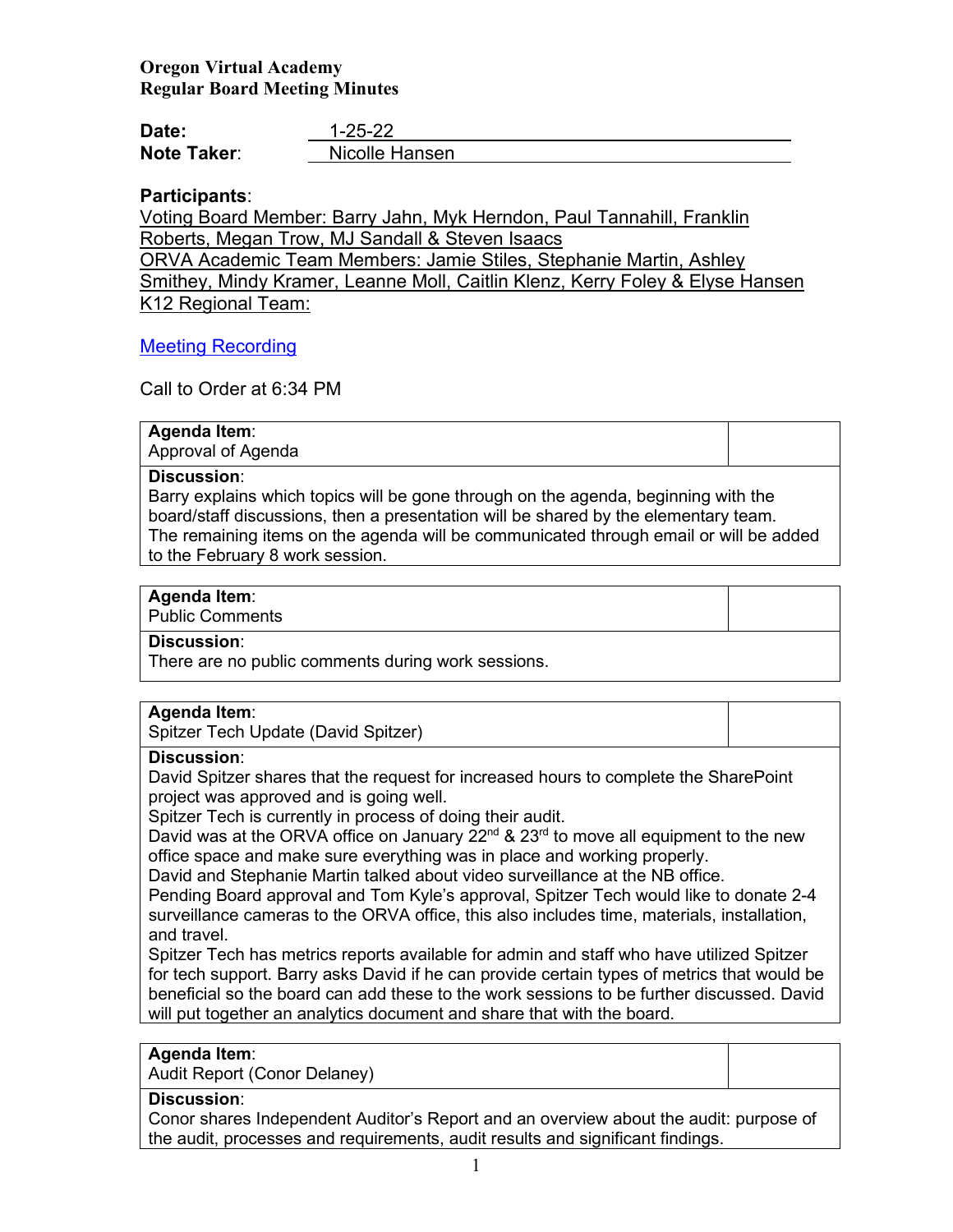He confirms this audit was for this last year of being a self-managed school. There were no discrepancies or significant deficiencies, and everything looked clean. Conor recommends for ORVA to go through financials and clear any unclaimed liabilities

that are sitting out there.

Hallie and Conor plan to begin the preliminary audit for next school year by May 6<sup>th</sup>.

## **Agenda Item**:

Finance & Budget Report (Myk and Hallie)

#### **Discussion**:

Hallie discusses December [Financials](https://k12inc-my.sharepoint.com/:p:/r/personal/twick_oregonva_org/Documents/Accounts%20Payable%20Specialist/Documents/Misc/ORVA%20Board/Board%20Packets%2021-22/7-January%202022/Regular%20Board%20Meeting%201-25-22/ORVA%20FY22%20Dec%20YTD%20Fin.pptx?d=w41893408f44249afbf51b7115e5bb39b&csf=1&web=1&e=1w4rvE) report; she explains the internal income audit that was done to reforecast ORVA's budget. Anomalies were found with North Bend deposits for October, November, and December. A meeting was held with North Bend School District to discuss discrepancies and confirm the ADMw (Average Daily Membership Weighted rate) rate ORVA uses to calculate the school funding.

## **Agenda Item**:

Discuss Board Policies

## **Discussion**:

Myk talks about the edited policies: GBLA – Oregon Revised Statute (ORS) 659 & 659A. GBN/JBA – this policy is in both the staff manual and the student manual.

GBNAA/JHFF – this version is for a virtual public charter school. MJ asks Myk if this policy states that background checks are required. Myk confirms the separate policy:

GCDA/GDDA Criminal Records Checks & Fingerprinting.

MJ mentions that some boards are requiring their members to have background checks and suggests ORVA board to possibly consider following suit to model a higher standard by voluntarily saying that our board has completed background checks.

MJ concludes her thought by giving examples as to who should be required to do background checks and why.

Rob Hess with Eugene SD (4J) states that their district's standard practice requires background checks for all employees and volunteers, but that it does not include board members – if an individual is going to visit a school and be around students, they must have a background check.

Barry agrees with MJ that we want to set the highest standards possible to ensure the policies that are put in place are not only for right now but also for the future.

## **Agenda Item**:

Board Calendar Committee Report

## **Discussion**:

Megan, Steve, and Paul discuss the [Board Calendar.](https://docs.google.com/document/d/1tVrSGJ6v5gCtv5NNlIoGCFS6zIGPmcuhm6aP9laESig/edit?usp=sharing) Megan states that in looking at the calendar, everything looks good but is always open to change based on what is going on. Steve agrees, says the calendar is constantly evolving and changing so nothing seems to be concrete and definite. Paul says the calendar looks good to him as well, reiterates why the calendar exists in its entirety, so it's easy to add or change something at a moment's notice. Barry talks about changes made to the calendar: ED Evaluation Process was moved to March but will be followed up on in February; OSBA recommending starting forecasting for the 22-23 SY during March 2022.

# **Agenda Item**:

AFT/OEU update

## **Discussion**:

Franklin talks about meeting regularly, proposals are being exchanged back and forth; one item has been approved by both sides.